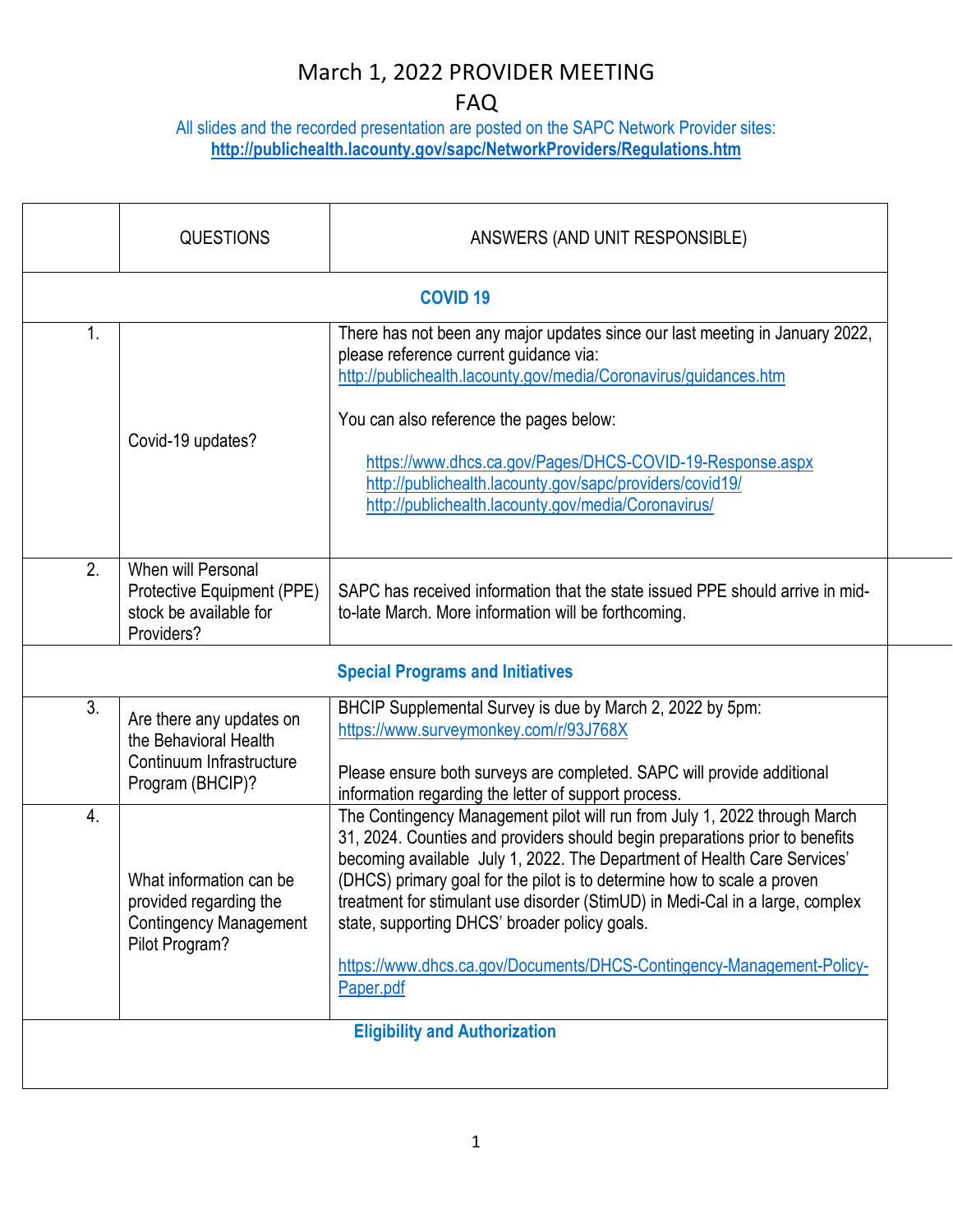FAQ

| 5. | What is the email address<br>for SUD transformation?                                                                                                                      | SUDTransformation@ph.lacounty.gov                                                                                                                                                                                                                                                                                                                                                                                                                                                                                                                                                                                                                                                                                                                                                                                                                                                                                                                                                                                                                                              |
|----|---------------------------------------------------------------------------------------------------------------------------------------------------------------------------|--------------------------------------------------------------------------------------------------------------------------------------------------------------------------------------------------------------------------------------------------------------------------------------------------------------------------------------------------------------------------------------------------------------------------------------------------------------------------------------------------------------------------------------------------------------------------------------------------------------------------------------------------------------------------------------------------------------------------------------------------------------------------------------------------------------------------------------------------------------------------------------------------------------------------------------------------------------------------------------------------------------------------------------------------------------------------------|
| 6. | What is the new<br>а.<br>process regarding<br>Inter County<br>Transfers?<br>b.<br>Where can we<br>report experiences<br>(positive or<br>negative) with the<br>new system. | Beginning March 1, 2022 if a patient's If a patient's Medi-Cal is<br>а.<br>assigned to another County the provider must contact the Department<br>of Public Social Services (DPSS) on the day of first DMC Service to<br>initiate or confirm that a change of address has been processed so that<br>benefits can be transferred from the other county to Los Angeles.<br>The DPSS Customer Service can be reached Monday through Friday<br>(excluding holidays) from 7:30 a.m. - 7:30 p.m. Saturday from 8:00<br>$a.m. -4:30 p.m.$ by calling toll-free: (866) 613-3777 or utilizing one of<br>the local numbers:<br>Local #s: (310) 258-7400; (626) 569-1399; (818) 701-8200<br>https://dpss.lacounty.gov/en/resources/contact.html<br>County of residence vs. county of responsibility and Inter County<br>Transfer information can be found here:<br>https://www.dhcs.ca.gov/Documents/BHIN-21-032.pdf<br>b. SAPC would love to hear how the ICT process is working. Please reach<br>out with your experiences (positive/negative) to<br>SUDTransformation@ph.lacounty.gov. |
| 7. | How do patients file an<br>appeal when they receive a<br>Notice of Adverse Benefit<br>Determination (NOABD)?                                                              | Patients may file an appeal within 60 calendar days from the date of the<br>decision. The appeal form outlines the various methods an appeal can be<br>requested including:<br>Email: SAPCmonitoring@ph.lacounty.gov<br>Phone: (626) 299-4532<br>Fax: (626) 458-6692<br>Mail SAPC in Alhambra<br>If the form is needed in an alternate format (another language, large print or<br>braille), call 1-888-742-7900<br>Providers or patients who have questions or concerns after receiving a<br>Grievance and Appeals (G&A) Resolution Letter may contact (626) 293-2846.                                                                                                                                                                                                                                                                                                                                                                                                                                                                                                        |
| 8. | Are denial letters mailed out<br>or sent electronically?                                                                                                                  | NOABD letters reflecting a denial of authorization for non-withdrawal<br>management LOCs are mailed, in hard copy, to the patient's address and a 2nd<br>letter is copied to the provider. The NOABD table on pages 193-194 of the<br>Provider Manual (viewable through<br>http://publichealth.lacounty.gov/sapc/NetworkProviders/Forms.htm) describes<br>who is responsible for mailing NOABDs as it relates to authorizations.                                                                                                                                                                                                                                                                                                                                                                                                                                                                                                                                                                                                                                               |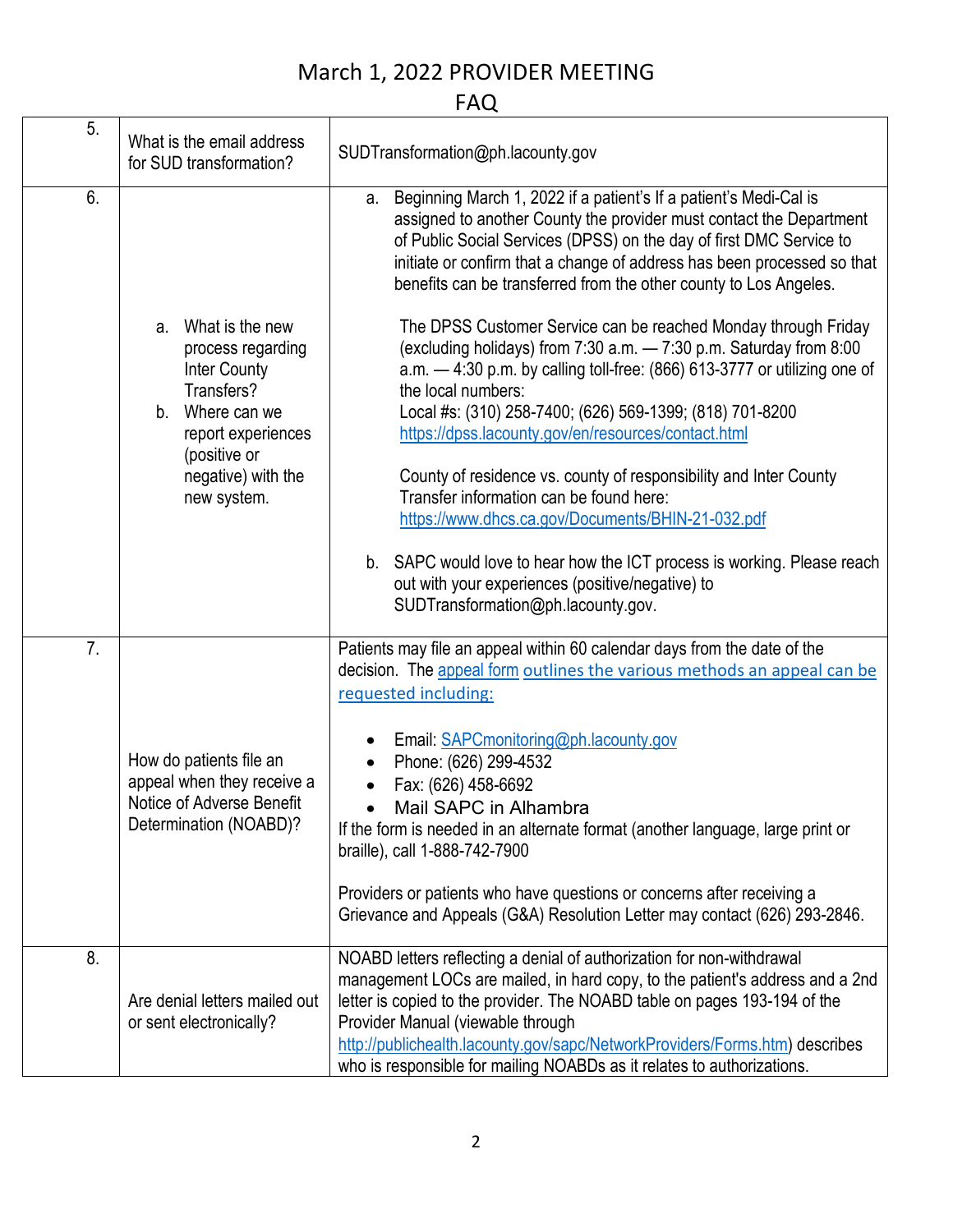FAQ

| 9.                      | How can a provider resolve                                                                                                 |                                                                                                                                                                                                                                                                                                                                                                                                                                                                                                                                                                                                                                                                                                                                                                                                                |  |
|-------------------------|----------------------------------------------------------------------------------------------------------------------------|----------------------------------------------------------------------------------------------------------------------------------------------------------------------------------------------------------------------------------------------------------------------------------------------------------------------------------------------------------------------------------------------------------------------------------------------------------------------------------------------------------------------------------------------------------------------------------------------------------------------------------------------------------------------------------------------------------------------------------------------------------------------------------------------------------------|--|
|                         | the issue of obtaining a                                                                                                   | Providers can document "unable to obtain signature due to patient                                                                                                                                                                                                                                                                                                                                                                                                                                                                                                                                                                                                                                                                                                                                              |  |
|                         | signature if an authorization                                                                                              | [left/completed treatment]" on the appeal form. This is an example of an                                                                                                                                                                                                                                                                                                                                                                                                                                                                                                                                                                                                                                                                                                                                       |  |
|                         | is denied when the patient is                                                                                              | acceptable reason for not obtaining the signature on the Appeal form.                                                                                                                                                                                                                                                                                                                                                                                                                                                                                                                                                                                                                                                                                                                                          |  |
|                         | no longer be in treatment?                                                                                                 |                                                                                                                                                                                                                                                                                                                                                                                                                                                                                                                                                                                                                                                                                                                                                                                                                |  |
| 10.                     | If a patient wrongfully<br>indicated that they have<br>applied for Medi-Cal, will<br>monies be recouped?                   | SAPC's expectation is that providers are helping eligible patients apply to Medi-<br>Cal, using the available care coordination benefit to submit claims associated<br>with time spent providing this assistance. If these efforts working with Medi-Cal<br>eligible but not-yet-enrolled patients to apply to Medi-Cal are documented, then<br>"Applying to Medi-Cal" for providers can be approved by Utilization<br>Management (UM).<br>Since applying to Medi-Cal is not a DMC-ODS benefit, these claims are not<br>subject to state recoupment and we have no current plan to recoup claims<br>submitted under 'Applying to Medi-Cal' approved by UM unless it becomes<br>clear through an audit that the provider's documented efforts supporting their<br>patients applying to Medi-Cal was inaccurate. |  |
| 11.                     |                                                                                                                            | SAPC has several Other Health Coverage (OHC) presentations available which<br>can be found here:                                                                                                                                                                                                                                                                                                                                                                                                                                                                                                                                                                                                                                                                                                               |  |
|                         | Where can providers access<br>SAPC's presentations<br>regarding Other Health<br>Coverage (OHC)?                            | http://publichealth.lacounty.gov/sapc/NetworkProviders/pm/082719/MediCalMa<br>nagedCarePlans.pdf<br>http://publichealth.lacounty.gov/sapc/NetworkProviders/pm/060821/ManagingM<br>anagedCareLACare.pdf<br>http://publichealth.lacounty.gov/sapc/NetworkProviders/pm/020921/HealthNetC<br>oordinationCareSAPCProviders.pdf                                                                                                                                                                                                                                                                                                                                                                                                                                                                                      |  |
| <b>Finance and Sage</b> |                                                                                                                            |                                                                                                                                                                                                                                                                                                                                                                                                                                                                                                                                                                                                                                                                                                                                                                                                                |  |
| 12.                     | Can a cost report be done<br>for the organization as a<br>whole instead (i.e., group<br>costs together) of by<br>location? | The processes related to cost reporting is required by location as mandated by<br>the Department of Health Care Services (DHCS).                                                                                                                                                                                                                                                                                                                                                                                                                                                                                                                                                                                                                                                                               |  |
| 13.                     | How do we submit tickets<br>for Netsmart?                                                                                  | Tickets may be submitted by phone or through the portal. However, we suggest<br>they are submitted by portal for tracking purposes.<br>Netsmart Helpdesk Portal: https://netsmart.service-now.com/plexussupport<br>Netsmart Helpdesk Phone: 855-346-2392                                                                                                                                                                                                                                                                                                                                                                                                                                                                                                                                                       |  |
| 14.                     | When will rate modification<br>with inflation and market                                                                   | Rates are established and released at the start of every fiscal year. SAPC and<br>DHCS are actively working on the FY 22-23 rates. Providers can support this                                                                                                                                                                                                                                                                                                                                                                                                                                                                                                                                                                                                                                                  |  |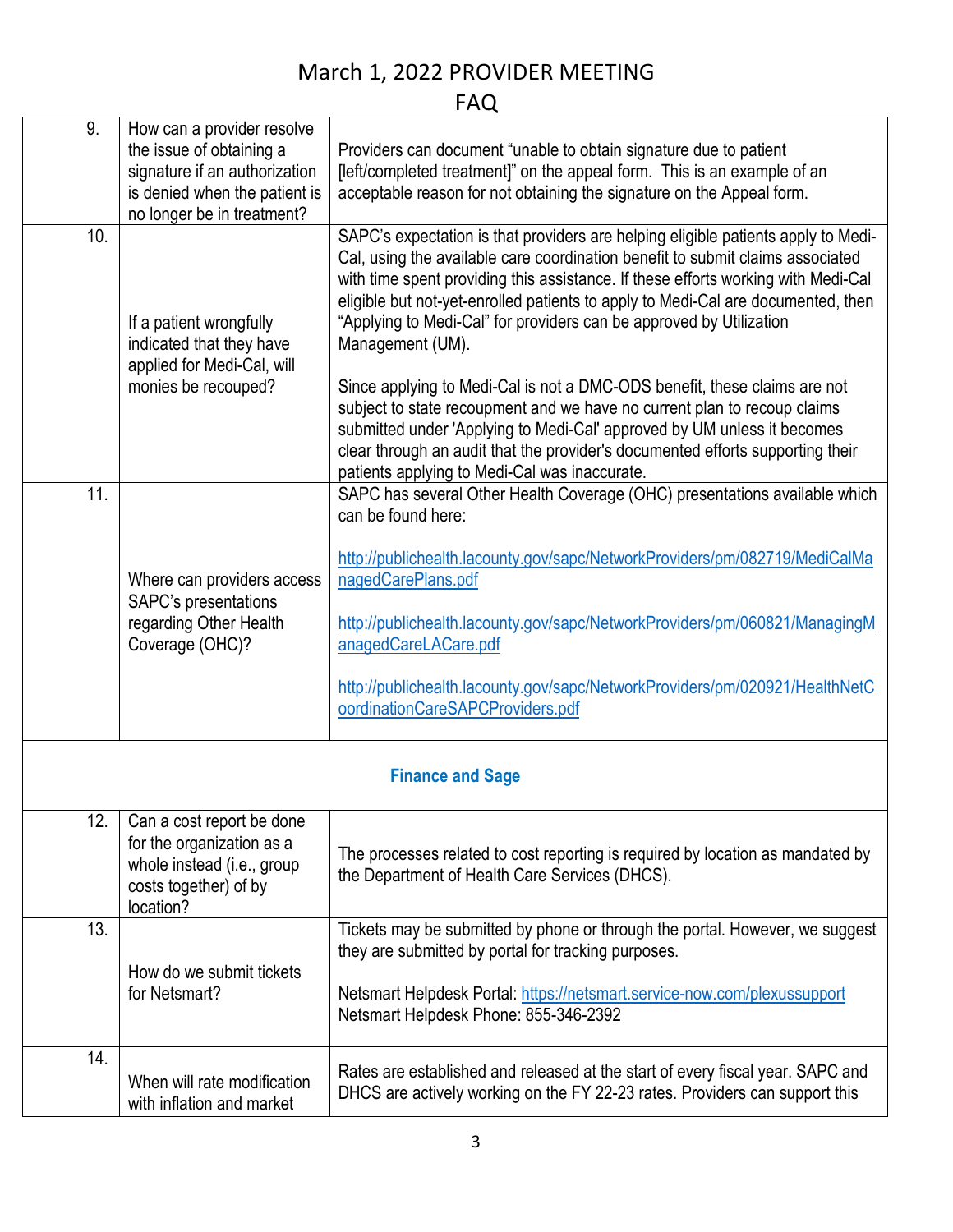FAQ

|                  | rates for programs like         | effort by submitting the Cost Survey as requested by SAPC. This will ensure |  |  |
|------------------|---------------------------------|-----------------------------------------------------------------------------|--|--|
|                  | residential services be         | that rates are inclusive of provider costs.                                 |  |  |
|                  | released?                       |                                                                             |  |  |
|                  |                                 |                                                                             |  |  |
|                  |                                 | Bookmark this page and check it weekly:                                     |  |  |
|                  |                                 | http://publichealth.lacounty.gov/sapc/providers/sage/provider-              |  |  |
|                  |                                 | communications.htm                                                          |  |  |
|                  |                                 |                                                                             |  |  |
|                  |                                 | Use this link to be added or have your staff added to this ListServ to get  |  |  |
|                  |                                 | automatic messaging weekly:                                                 |  |  |
|                  |                                 | http://publichealth.lacounty.gov/sapc/bulletins/START-ODS/21-04/Bulletin21- |  |  |
|                  |                                 | 04EffectiveCommunication.pdf                                                |  |  |
|                  |                                 |                                                                             |  |  |
|                  |                                 |                                                                             |  |  |
|                  |                                 | Visit the SAPC Training Page to register:                                   |  |  |
|                  |                                 | http://publichealth.lacounty.gov/sapc/providers/trainings-and-events.htm    |  |  |
| 15.              | Will there ever be a place in   | We continue to look at Sage, but you should have your own record            |  |  |
|                  | SAGE system that will           | keeping/accounting. You can also send an email to SAPC Finance to request   |  |  |
|                  | support how much dollars        | this information. SAPC will be forwarding this information as well.         |  |  |
|                  | are left on contracts?          |                                                                             |  |  |
| 16.              |                                 | a. The units represent the information the State has, but it is not as      |  |  |
|                  | Do the units from the State     | accurate as it doesn't include claims not submitted or resolved, which is   |  |  |
|                  | represent a large number?       | why we are resolving claims and resubmitting. Please Contact your           |  |  |
|                  |                                 | Cost Reporting Analyst to discuss. If you are unsure of Analyst name,       |  |  |
|                  |                                 | please contact Daniel Deniz at Ddeniz@ph.lacounty.gov.                      |  |  |
| 17.              | If the state denial is in a     |                                                                             |  |  |
|                  | different fiscal year, how      | When a state denial is received, the amount is recouped from the next       |  |  |
|                  | does SAPC decide the            | reimbursement received (regardless of FY).                                  |  |  |
|                  | recoupment date and             |                                                                             |  |  |
|                  | amount?                         |                                                                             |  |  |
| 18.              | Is SAPC still holding local     |                                                                             |  |  |
|                  | level claims that they were     |                                                                             |  |  |
|                  | troubleshooting for FY          | No, SAPC is not holding any local level claims for FY 18/19. Providers are  |  |  |
|                  | 18/19? If so, how will these    | currently receiving all denials.                                            |  |  |
|                  | be included in Common           |                                                                             |  |  |
|                  | <b>Reporting Standard (CRS)</b> |                                                                             |  |  |
|                  | information from State?         |                                                                             |  |  |
|                  |                                 |                                                                             |  |  |
| <b>Contracts</b> |                                 |                                                                             |  |  |
| 19.              |                                 | The deadline for Fiscal Year 21-22 Contract Amendments is March 18, 2022.   |  |  |
|                  | When is the deadline for        | Refer to SAPC Information Notice 22-03 and Contract Amendment Form          |  |  |
|                  | Contract amendments?            | for more information.                                                       |  |  |
|                  |                                 |                                                                             |  |  |
|                  |                                 |                                                                             |  |  |